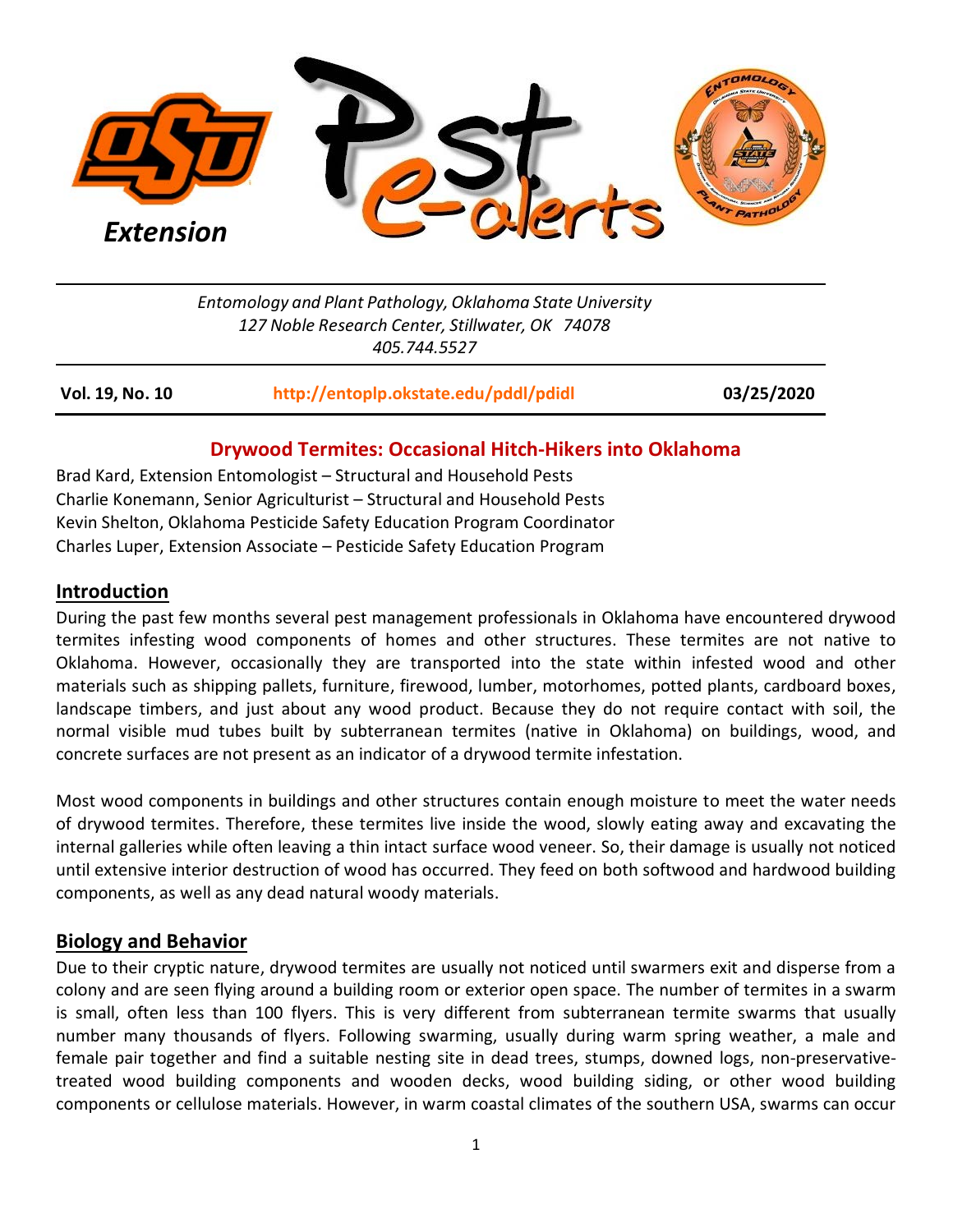at any time during the year. After chewing into the wood a new reproductive pair excavates their living chamber hidden inside the wood where the female begins her egg-laying life. It takes a colony four or more years to reach enough numbers that new swarmers form and exit the colony through small holes chewed into the surface of their wooden home. These small holes (1/16- to 1/8-inch diameter) are plugged with frass and wood fibers after the termite flyers exit, and become almost invisible and nearly non-detectable at that time. Therefore, it is difficult to determine where the swarmers were located. **Figure 1** illustrates the geographic locations where indigenous drywood termites are normally found in the USA.



# **USA Drywood Termite Natural Distribution Map**

**Fig. 1.** Drywood termite natural distribution (**red** shading). [Courtesy USDA-Forest Service]

Galleries and chambers formed by drywood termites are not packed with mud or debris as is done by subterranean termites, as drywood termites are good housekeepers. They keep their galleries clean, and eject fecal pellets out of their nests through small holes chewed in the wood surface. Thus, one sign of a drywood infestation is a scattering or small pile of small fecal pellets building up on a window sill or on the floor along baseboards, thereby indicating the general location of the nest (**Figs. 2, 3, 10, 11, 12**). Drywood termites feed both across and along the grain of the wood, and sometimes store fecal pellets in waste chambers rather than eject all of these pellets from the colony workings (**Figs. 10, 11**).

When their swarming flight ends, a male and female pair up and look for a crack or split in a nearby wood source to enter and begin excavating their new colony workings. They discard their wings soon after landing as they have served their purpose to disperse the termites of the swarm. Therefore, if termites swarm inside a structure, their equal-sized discarded wings are often found on window sills, on the floor near a sliding glass patio door, or other area with a strong light source. Note that the wings of one drywood termite species (*Incisitermes minor*) are much darker in color compared with the almost clear and transparent subterranean termite wings that pest management professionals encounter during their building inspections. Bodies of *I*. *minor* swarmers are dark brown-to-black and rust two-tone in color (**Figs. 2, 3, 4, 7**).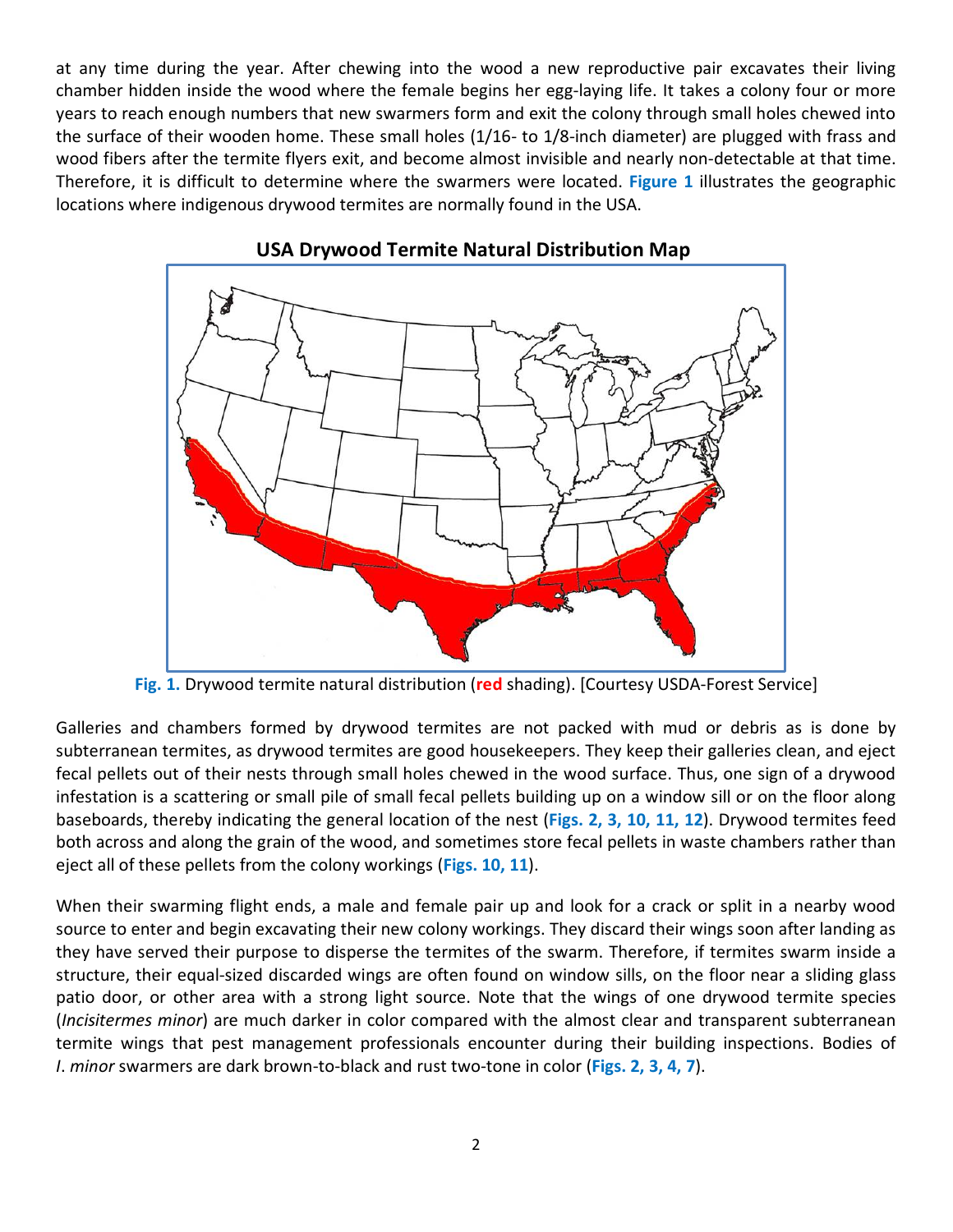

**Fig. 2.** Drywood termite swarmers after discarding wings **Fig. 3.** Drywood termite swarmers with fecal pellets [Mohamed El Damir; Bugwood.org] (*I***.** *minor*) (frass); [Ansel Oommen; Bugwood.org] (*I***.** *minor*)







**Fig. 6.** *Incisitermes snyderi* soldier. Shorter length than *I*. *minor.* [Pest and Diseases Image Library; Bugwood.org]



**Fig. 4.** Drywood termite swarmers, *I. minor* **Fig. 5.** Drywood termite soldier-Top view, *I***.** *minor* [Ansel Oommen; Bugwood.org] [Pest and Diseases Image Library; Bugwood.org]



(alate) top view. Note light yellow-tan body and clear wings. Overall length including wings = 7/16-15/32-inch (11-12 mm). Antennae are not included in body length measurements. [Univ. Florida IFAS Extension]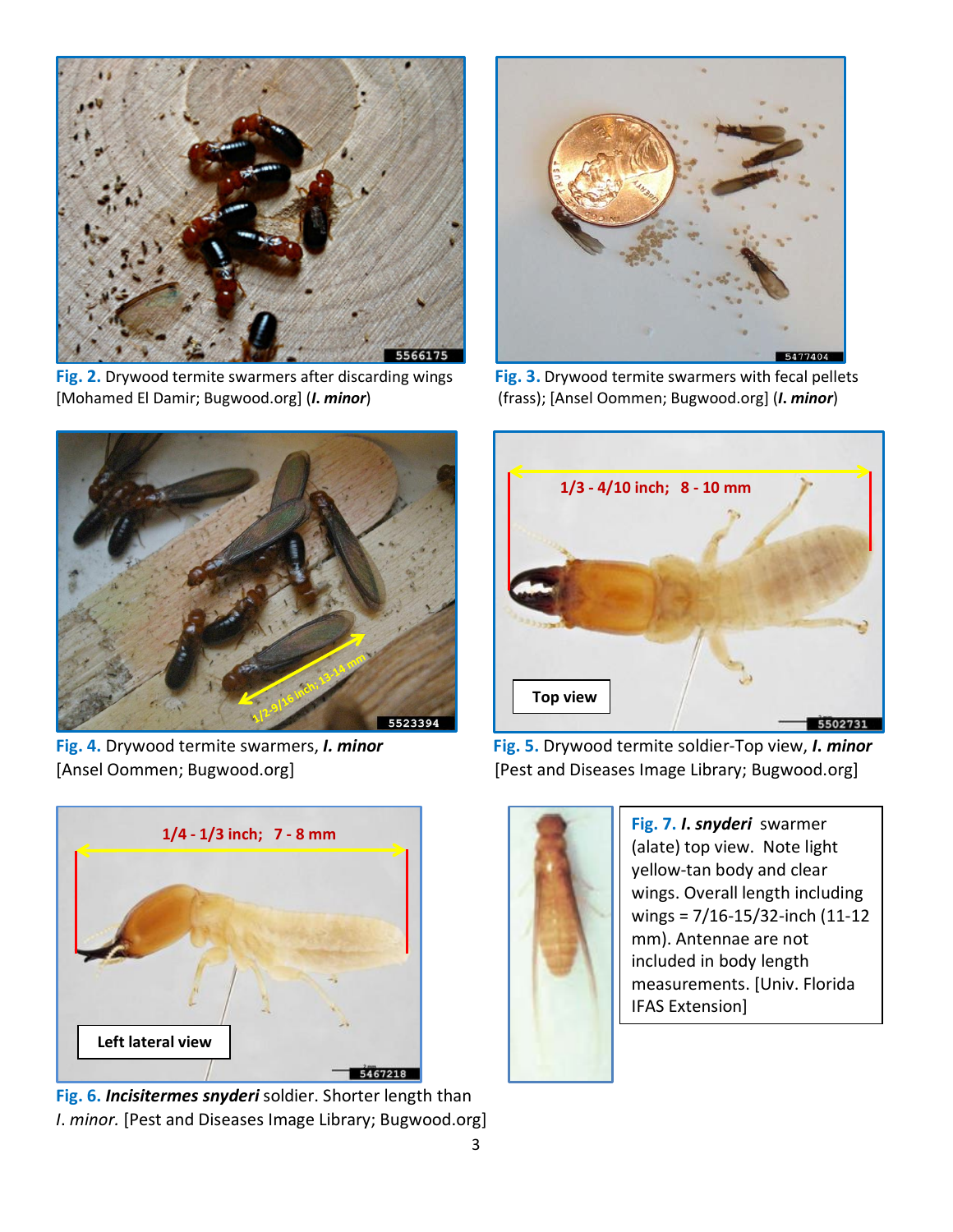### **Species Identification**

The two drywood termite species most likely to find their way into Oklahoma are *Incisitermes minor*, the Dark, Western Drywood Termite, and *Incisitermes snyderi*, the Light, Southeastern Drywood Termite. As their common names suggest, *I*. *minor* swarmers are dark in color with sooty-colored wings (**Figs. 2, 3, 4, 8, 9**), whereas *I*. *snyderi* swarmers have light yellow bodies with clear wings (**Fig. 7**). Soldier bodies of both these termites are pale-cream in color with orange-brown heads, but an *I*. *minor* soldier is longer in length than an *I*. *snyderi* soldier (**Figs. 5, 6**).

#### **Looking for the Infestation – Inspections**

Homeowners usually first notice drywood termites when a swarm occurs, especially inside their homes. Swarmers individually emerge from small exit holes ("kick-out" holes) they chew in wood surfaces and fly away. They are attracted to light and often land on windowsills, near glass patio doors, or around lamps. They quickly discard their wings and search for a cryptic location to begin a new colony. Collecting these wings and sending them to OSU's insect diagnostic laboratory in Stillwater will result in positive identification of drywood termites as they are different from subterranean termite wings.

Accumulation of fecal pellets (frass) is a sure sign of an active infestation. Fecal pellets are small in size (1/32 inch; 0.8-mm long) with six fluted sides down their slightly elongated axis. Pellets are often blunt at one end and slightly pointed at the opposite end. Although drywood termite galleries do not contain mud, some of the fecal pellets are usually found within the dry, clean galleries (**Figs. 10, 11, 12**).

#### **Detection Methods**

Visual inspection and location of "kick-out" holes (when possible) will help pin-point a drywood termite infestation. Additional electronic devices and tools are also useful in indicating possible infestation locations. These devices may include hand-held moisture meters, acoustic listening devices attached to the wall or wood surface, boroscope fiber optic viewers, Termatrac® microwave emitters, IR heat detection devices, laser thermometers, CO<sub>2</sub> (carbon dioxide) and CH<sub>3</sub> (methane) gas detectors, Walabot<sup>®</sup>rf technology, and X-ray scanners. Use of these devices can locate and validate an active infestation.

Wood sufaces, especially painted surfaces, may appear "blistered" where drywood termites have excavated galleries just below the surface. These surfaces may be spongy to the touch and are easily penetrated by a flat-head screwdriver or knife blade. Typical wood damage is shown in **Figures 9, 10, and 12.**

## **Prevention and Control**

Because drywood termites swarm in low numbers and outside swarms are often not noticed, they infest our structures without being observed. Some homebuilders construct termite-resistant structures using concrete and steel components, and minimizing any exterior wood. All exposed wood is sealed where needed and painted to create a non-hospitable surface with few cracks or crevices for the termites to inhabit. Wooden components that are commercially treated with a wood preservative that make the wood inedible are also resistant to termite invasion, both drywood and subterranean species. All potential entry points like attic or crawl space vents should be intact and caulked around their edges. Applying caulk around exterior window frames and door frames and around pipes protruding through exit holes in the exterior wall can help exclude termites and other pests. Weep holes in brick façade buildings should be screened over with metal window screen, or have commercial plastic plugs inserted. These commercial plugs have very small ventilation holes that termites cannot fit through, but still allow moisture to escape the interior wall voids. Damaged wood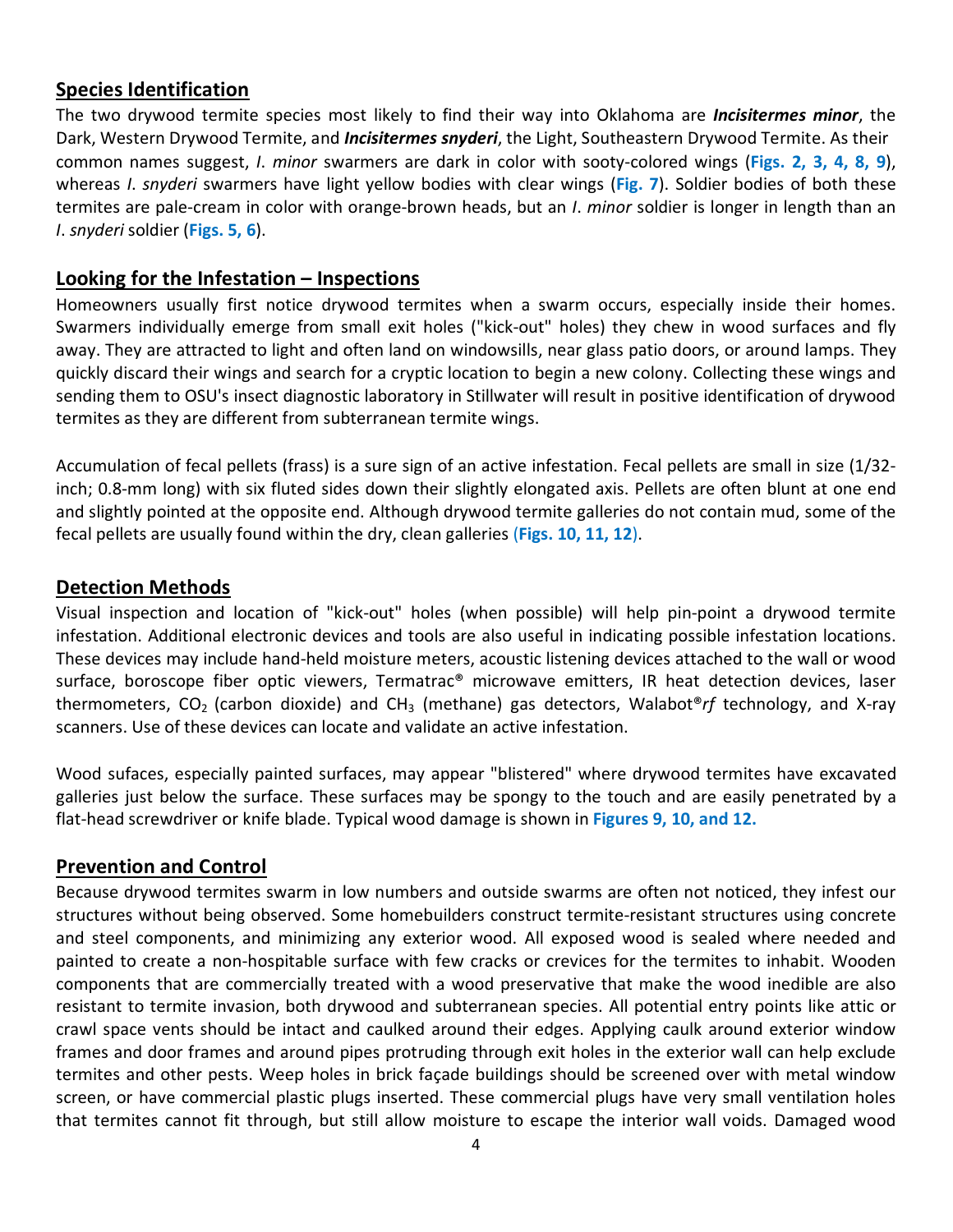should be replaced with preservative-treated, non-palatable wood that termites cannot eat. For active infestations, wood can be drilled and injected with a commercial pesticide where the drywood termite galleries are located. Several insecticides are labelled for this use and can be found on the internet. All pesticides must be used in strict accordance with the directions on their labels. However, it is always better to employ a licensed pest control company with pesticide applicators certified for structural pest management. They have the proper equipment, effective labelled pesticides and experience to solve a termite problem. The challenge is to locate all the possible drywood termite infestations that may be in several different places in the structure. Regular follow-up inspections after treatment are always prudent.

Insecticidal dusts and liquid insecticide foams can be injected into termite galleries through drill holes. Because drywood infestations in wood are generally not widespread, local spot treatments for each infested area can be done. Usually, an entire attic area or complete wooden beam or wooden component is not completely infested. The use of the detection devices mentioned above helps determine the extent of an infested area.

An effective but expensive method to eradicate all pests from a structure is gas-fumigation of the entire structure. The entire structure is enclosed within sturdy tarps sealed to keep a toxic gas inside and around the immediate perimeter of the structure for a set period. The gas diffuses throughout all areas of the structure including into the drywood termite infested wood, killing the termites and other pests in the structure. The structure being fumigated remains under constant surveillance during the entire procedure to ensure no people or animals become exposed to the fumes. Once the fumigation is complete and the gas is allowed to completely dissipate after removal of the enclosing tarps, there is no residual or long-term protection against a re-infestation by termites or other arthropod pests. Only highly trained pest control professional personnel that are licensed and certified to perform structural fumigation in Oklahoma can perform such a treatment.

As a reminder, it is always important to follow label "directions for use" regardless if a professional pesticide applicator or homeowner uses a pesticide product. Because pesticides are toxic by their nature, following the label and using the required personal protective equipment (PPE) is essential for reducing risk of pesticide exposure to the pesticide user and any nearby personnel or animals.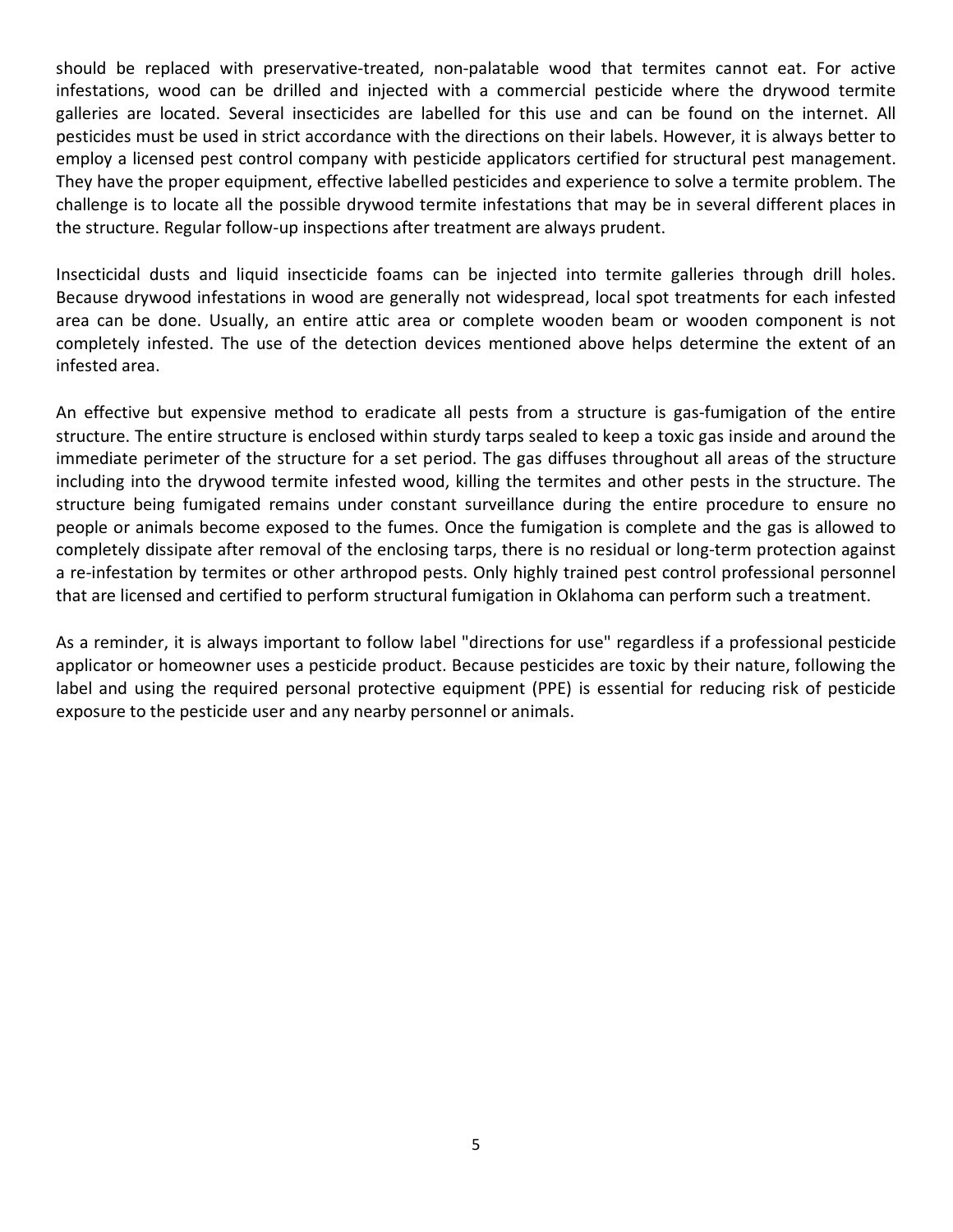

**Fig. 8.** Winged and de-winged Swarmers, *Incisitermes minor* [Ansel Oommen; Bugwood.org]



**Fig. 9.** Drywood termites feeding on tree branch. Note hollow, mud-free galleries in wood. *Incisitermes minor*

[Ansel Oommen; Bugwood.org]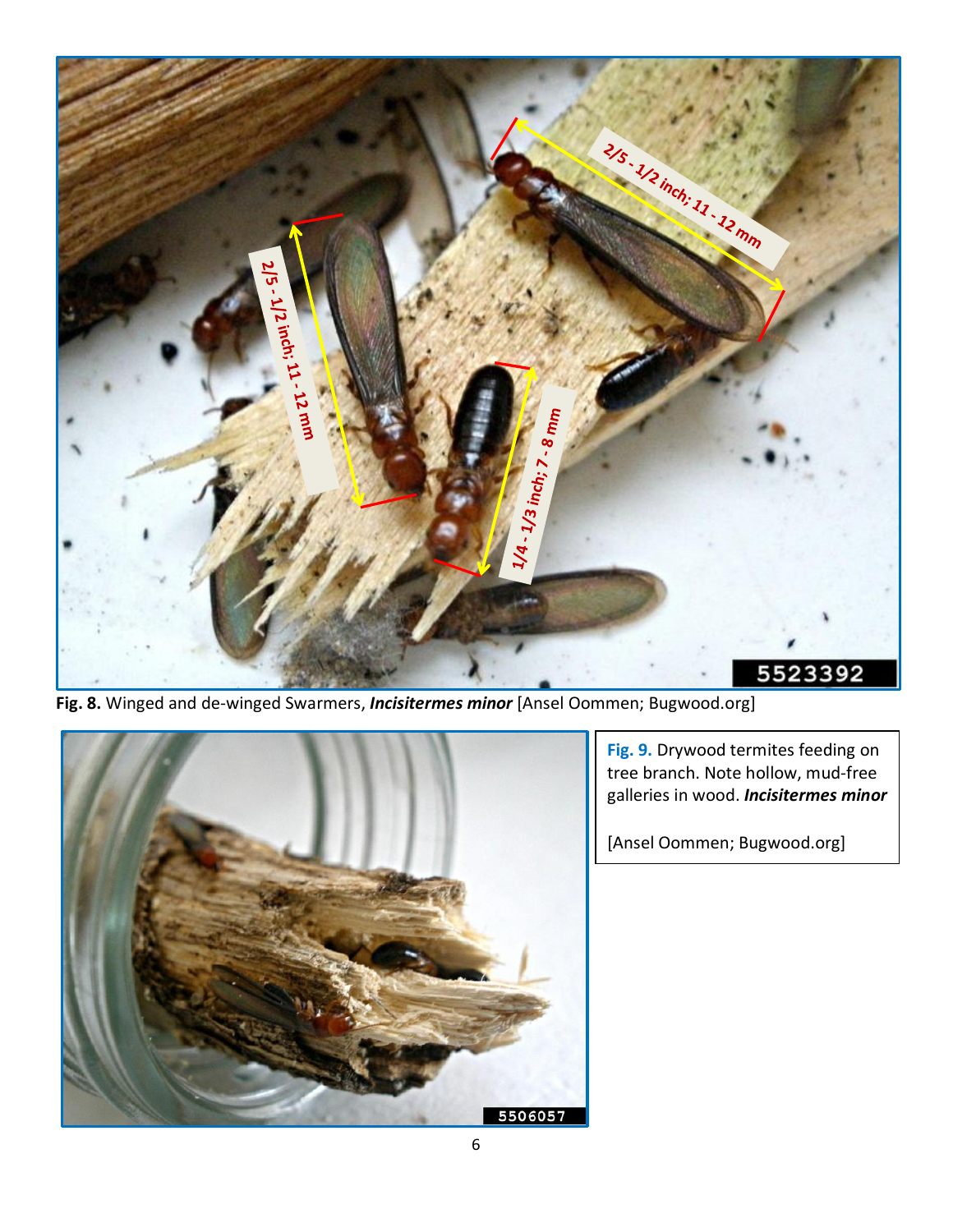

**Fig. 10.** Drywood termite fecal pellets (frass) stored in a hollowed-out gallery in a wood board. Note that galleries are not packed with mud like found with subterranean termites.

[Whitney Cranshaw, Colorado State University; Bugwood. org]



Fig. 11. Fecal pellet small size and six fluted sides are a sure sign of drywood termites.

Ansel Oommen; Bugwood.org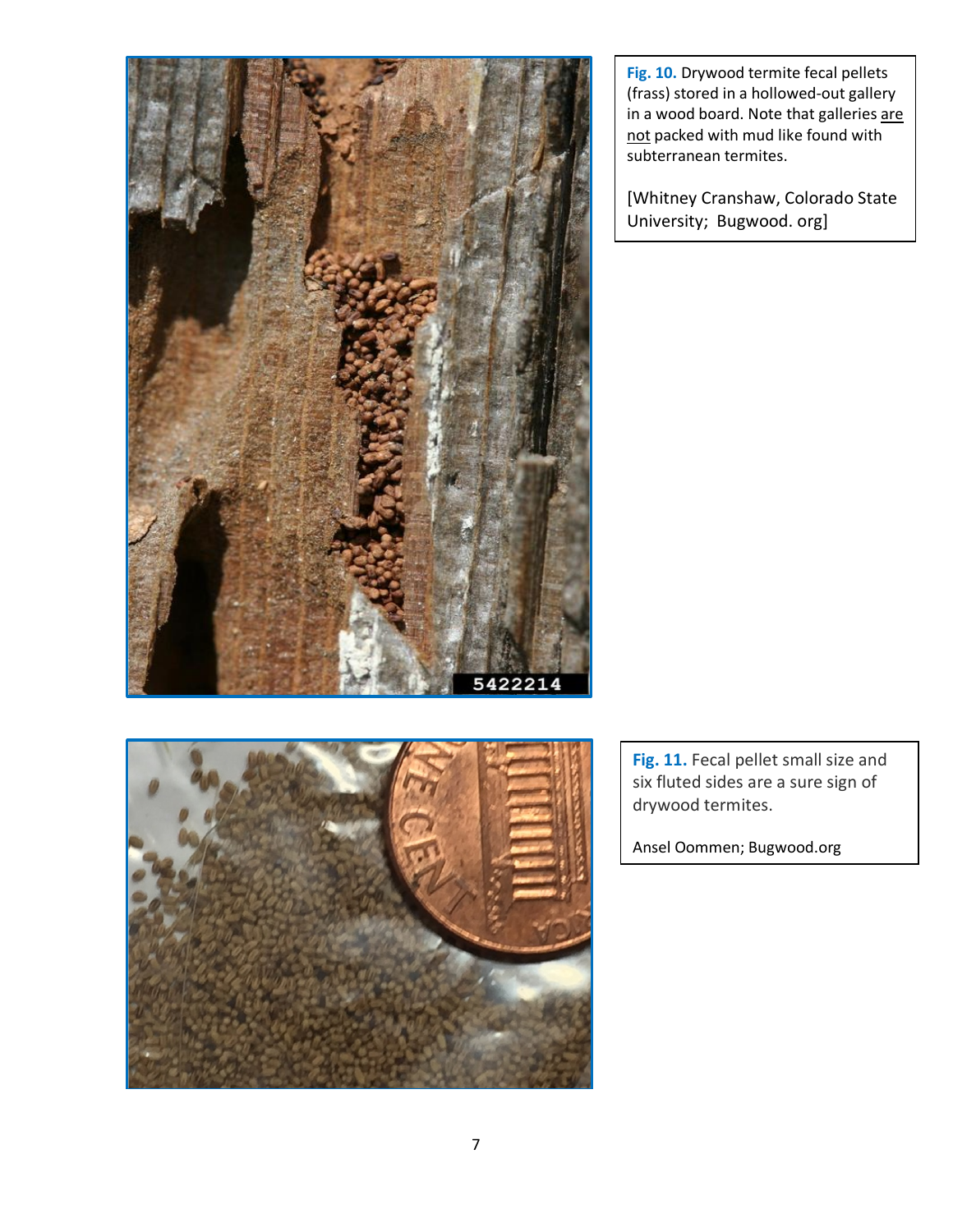

**Fig. 12.** Drywood termite fecal pellets. Pellets are the approximate size of small sand particles, with six fluted sides. [Whitney Cranshaw, Colorado State University. Bugwood. org]. See **Figures 2 and 3** that show fecal pellets next to drywood termites.

## **Summary**

If you suspect that your home has drywood termites or have found definite signs of activity, it is necessary to take quick control action as these termites are persistent and will not go away. However, drywood termites work much more slowly than subterranean termites, but over several years they can cause significant damage to wood (**Figs. 9, 10, 12**). Contact a professional pest management company to schedule a thorough inspection, and discuss treatment options with the goal of eradicating drywood termites from your home and other wooden structures. Termite management requires specialized equipment and professional knowledge and experience to successfully defeat this persistent wood-destroying pest.

To access OSU Fact Sheets go to http://osufacts.okstate.edu. Click on "Insects and Diseases-Topical List", then click on "Integrated Pest Management-Insects" or "Home & Garden" and scroll down to EPP-7308, *Choosing a Pest Management Company to Protect Your Home Against Termites,* or EPP-7312, *Household Pest Control*. In addition, Pest e-Alert Vol. 16, No. 10, Termites: Spring Swarming Season in Oklahoma, provides additional information concerning subterranean termites. Also, many termite information sites are found on the internet.